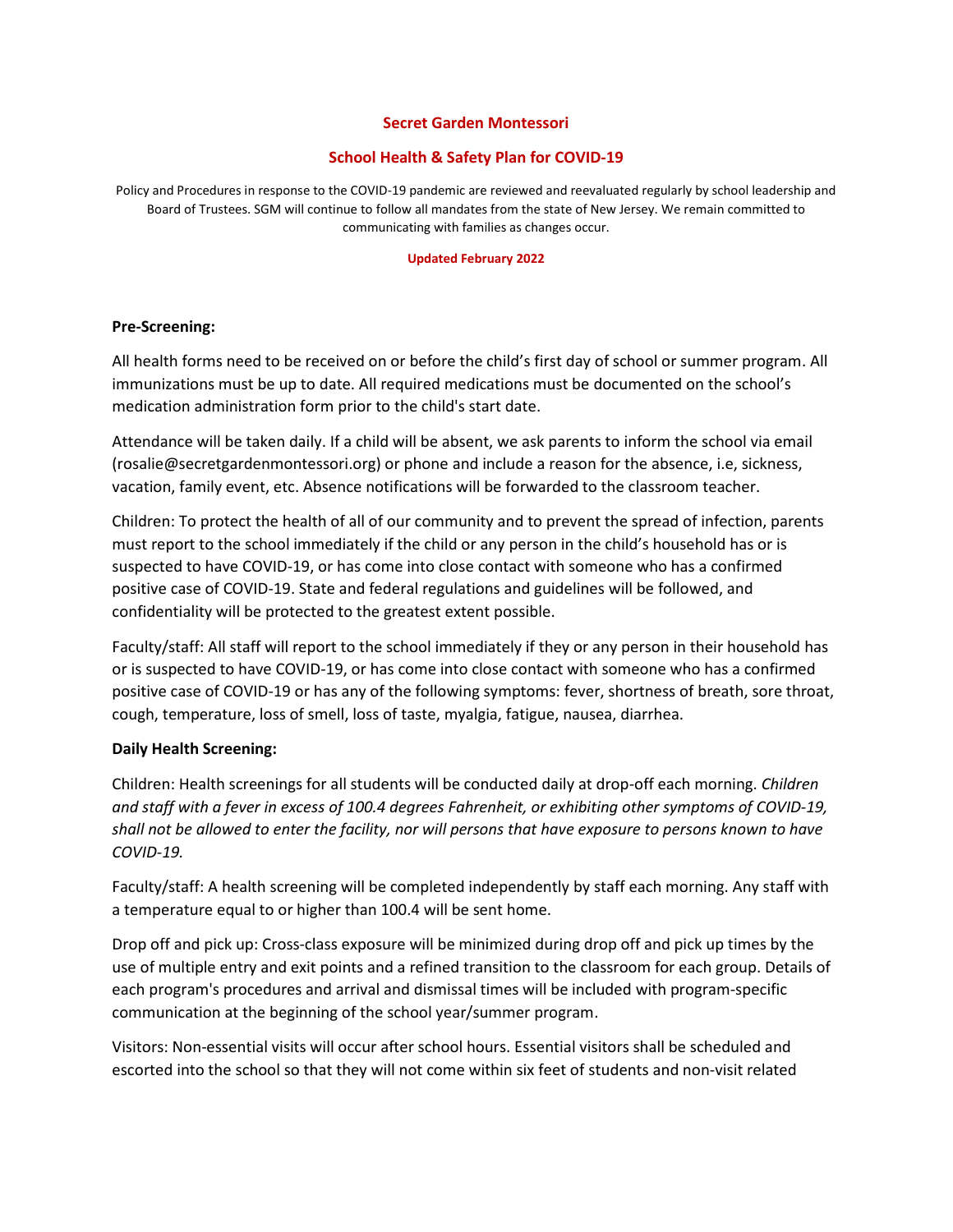employees. All visitors shall be subject to the same screening procedures as children and staff.

# **Cohorting:**

Cohorts are defined as 'classrooms' at our school. Sprouts and Primary classrooms will remain in their own learning environments when the overall attendance at school is over 30. During Summer Program, depending on attendance totals, classes may integrate at different times throughout the day.

Children and teachers will have close contact, but each classroom will function as an independent unit, and be socially distant from other classrooms, administration, and facilities, as much as is possible. Our goal is for children to be comfortable and able to freely move, learn, and interact. Keeping children in smaller cohorts reduces overall risk of transmission.

## **Masking:**

Mask wearing during the school day and in all extended care programs will be optional after March 7, 2022, except during the following circumstances:

- **During periods of elevated community transmission**, when COVID-19 Activity Level Index (CALI) is elevated to scores of high (orange) to very high (Red), all individuals will be required to mask while in school.
- **After returning from isolation or quarantine:** All individuals who are permitted to return to school during days 6-10 of quarantine are required to mask while in school.
- **When illness occurs at school**: All individuals above the age of 2 who become ill with symptoms consistent with COVID-19 while in school will wear a mask until they leave the premises.

## **Hygiene:**

All faculty, staff, and children will wash hands thoroughly and properly upon entering the building, and frequently throughout the day, according to what is appropriate for that age group and recommended by the CDC. Teachers are responsible for setting and maintaining these routines.

Certain individual supplies will be provided to children, such as: scissors, pencils, markers, glue, playdough. Students will wash hands before selecting a work and disinfecting of materials will happen as often as possible.

## **Personal Item Requirements:**

Clothing and other student materials will be stored individually in the child's cubby or backpack. All personal belongings will be sent home daily. Linens need to be washed before they return.

Toys from home are not permitted in the school building.

## **Disinfecting:**

SGM staff will implement sanitation procedures throughout the day, disinfecting high volume surfaces such as doorknobs, tables, and bathrooms regularly.

Materials in the classroom will be wiped down after use. High touch areas will be cleaned and disinfected/sanitized regularly and before and after activities such as meals, art projects, etc.